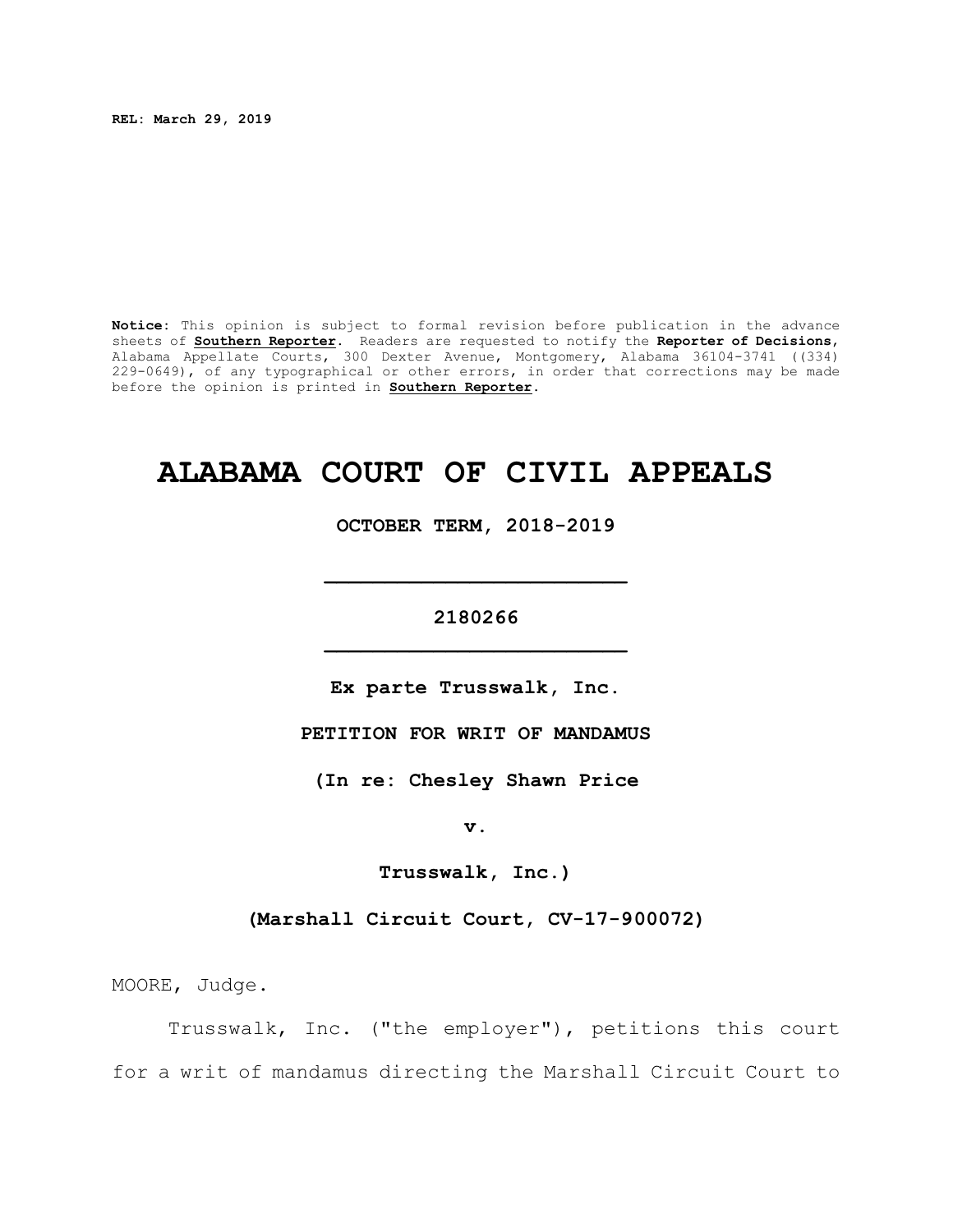vacate its order requiring the employer to refer Chesley Shawn Price ("the employee") to a pain-management specialist for medical treatment. We grant the petition and issue the writ.

# Background

On February 16, 2018, the employee commenced in the circuit court a civil action against the employer; the employee alleged that he had suffered a lower-back injury in a work-related accident on November 7, 2016, and he sought benefits for that injury under the Alabama Workers' Compensation Act ("the Act"), Ala. Code 1975, § 25-5-1 et seq. On September 18, 2018, the employee filed a "motion to compel medical treatment" in which he asserted, among other things, that he was suffering from "chronic debilitating pain" in his lower back as a result of the work-related injury, that his authorized treating physician was not treating that pain, and that he had requested and been denied a referral to "pain management." The employee moved the circuit court to order the employer to provide "appropriate medical treatment" for his condition. The employer responded that the motion should be denied because, it asserted, the employee's authorized treating physician who was responsible for directing the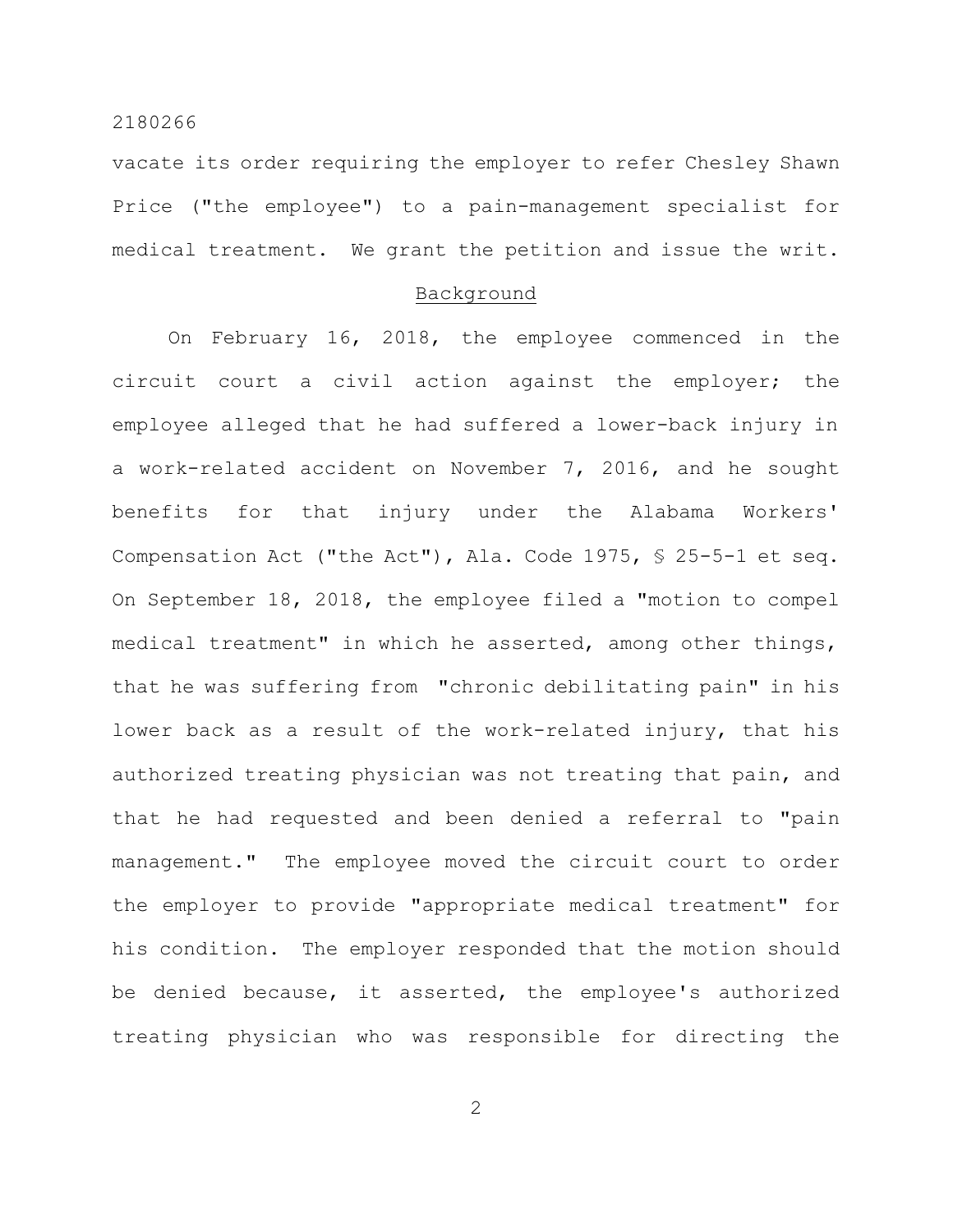course of the employee's medical treatment had not referred the employee for pain management.<sup>1</sup>

The circuit court held a hearing on the motion at which it received medical records and heard oral arguments of counsel.<sup>2</sup> On December  $6, 2018$ , the circuit court entered an order in which it found that the employee was in "chronic moderate severe to severe pain" "due to and on account of his medical condition from the work-related accident and injury" of November 7, 2016, and that the employee "is not receiving necessary treatment for his chronic pain." The circuit court ordered the employer to "immediately refer [the employee] to a [p]ain [m]anagement [s]pecialist for treatment of his chronic pain condition ...." The employer filed its petition for a writ of mandamus in this court on December 27, 2018.

<sup>&</sup>lt;sup>1</sup>Ex parte Publix Supermarkets, Inc., 963 So. 2d 654 (Ala. Civ. App. 2007), holds that the Act does not authorize a trial court to award medical benefits through a "motion to compel medical treatment." However, the employer has not made any argument directed at the procedure used by the circuit court in awarding the employee medical benefits; hence, we consider that argument waived. See Ex parte C.L.L.M., 256 So. 3d 1192, 1196 (Ala. Civ. App. 2018).

<sup>&</sup>lt;sup>2</sup>The materials provided to this court by the parties do not contain a transcript of the hearing, but, at oral argument before this court, counsel stipulated as to what transpired at the hearing.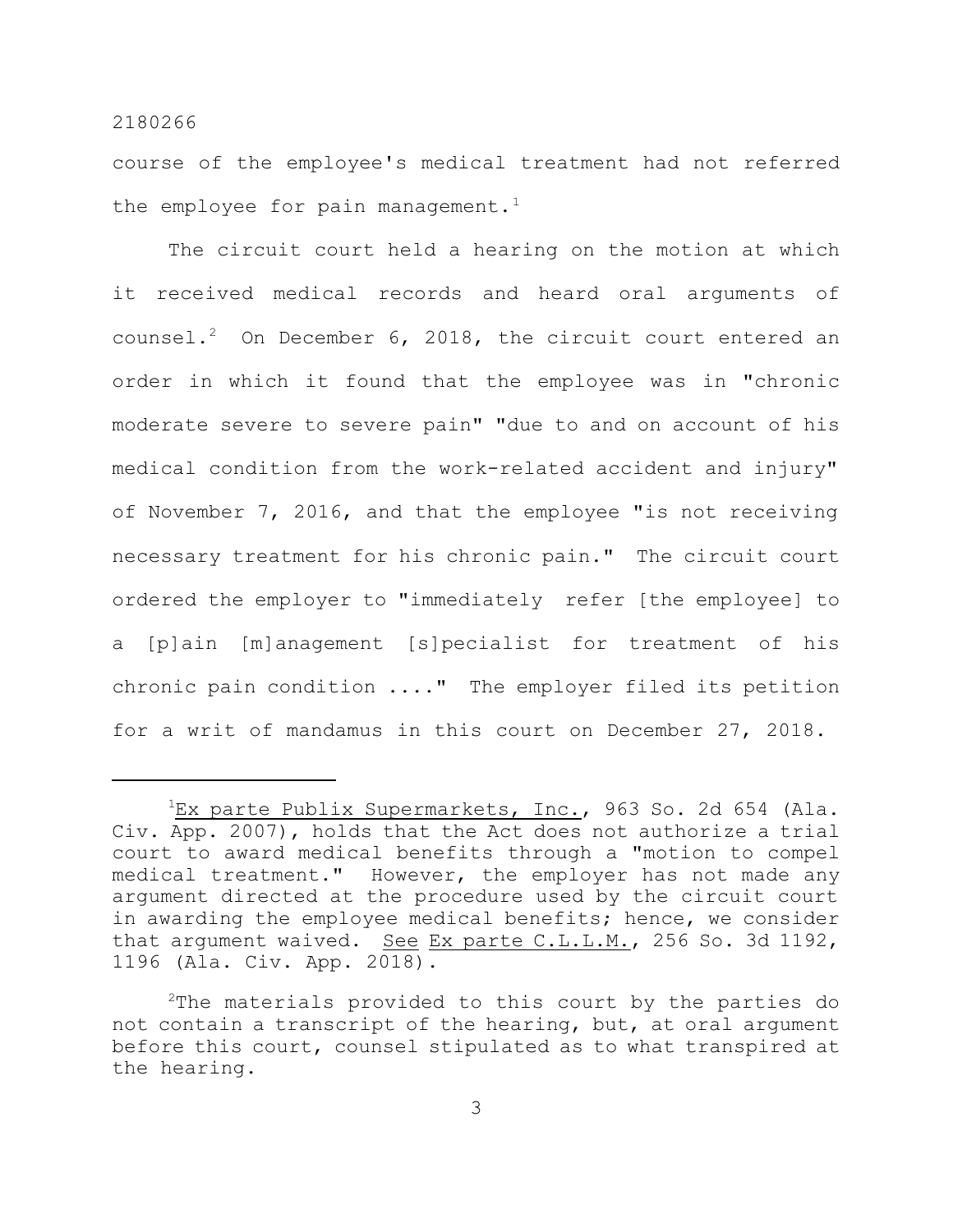This court heard oral argument on the petition on February 20, 2019.

#### Issue

In its petition, the employer framed the issue for review as follows: "Whether the [circuit court] abused its discretion by directing [the employer] to provide medical treatment which has never been recommended by an authorized physician." In its brief to this court and at oral argument, the employer argued that the real issue concerned the authority of the circuit court to direct a referral for painmanagement treatment despite the absence of any medical opinion that such treatment is reasonably necessary. In his brief to this court and at oral argument, the employee engaged on this issue, so we consider the petition in this context.

#### Standard of Review

Although the Act provides that a judgment entered by a circuit court as to any controversy over medical benefits shall be subject to appeal, see Ala. Code 1975, §§ 25-5-81(a)(1) and 25-5-88, a majority of this court has held that an order resolving a claim for medical benefits, but not awarding any compensation or otherwise resolving the entire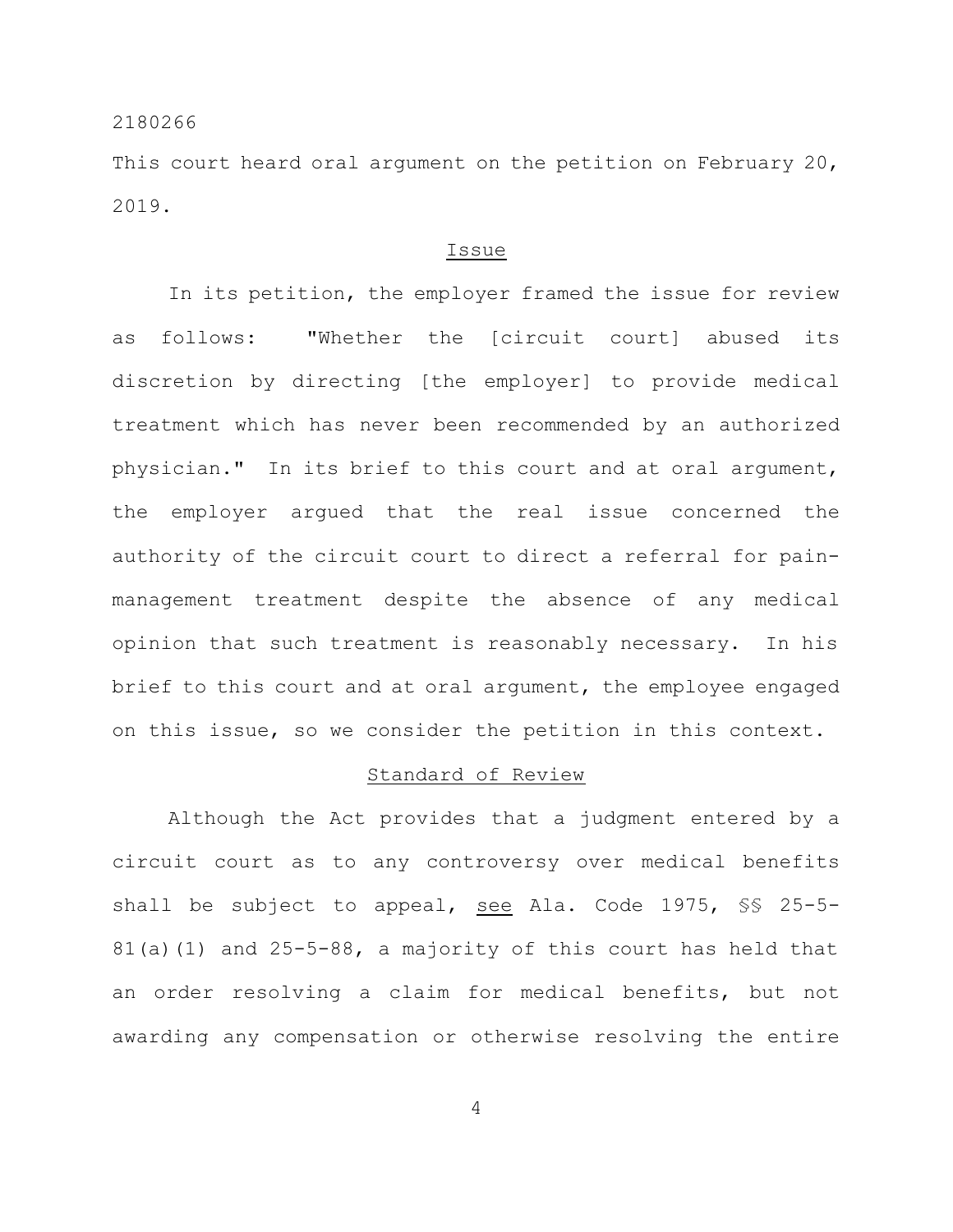workers' compensation claim, is an interlocutory order reviewable only by a petition for a writ of mandamus. See Ex parte Cowanbunga, Inc., 67 So. 3d 136 (Ala. Civ. App. 2011).

"Mandamus is an extraordinary remedy. An appellate court will grant a petition for a writ of mandamus only when '(1) the petitioner has a clear legal right to the relief sought; (2) the respondent has an imperative duty to perform and has refused to do so; (3) the petitioner has no other adequate remedy; and (4) this Court's jurisdiction is properly invoked.' Ex parte Flint Constr. Co., 775 So. 2d 805, 808 (Ala. 2000) (citing Ex parte Mercury Fin. Corp., 715 So. 2d 196, 198 (Ala. 1997))."

Ex parte Amerigas, 855 So. 2d 544, 546 (Ala. Civ. App. 2003).

#### **Discussion**

Section 25-5-77(a), Ala. Code 1975, a part of the Act, provides, in pertinent part, that an employer "shall pay [for] ... reasonably necessary medical ... treatment and attention, ... as may be obtained by the injured employee ...." To be considered medically necessary,

"services and supplies shall meet the following criteria: be consistent with the diagnosis and treatment of the work related illness or injury; be consistent with the standard of care for good medical practice; not be solely for the convenience of the patient, family, hospital, physician or other provider; be in the most appropriate and cost effective medical care setting as determined by the patient's condition; and have scientifically established medical value."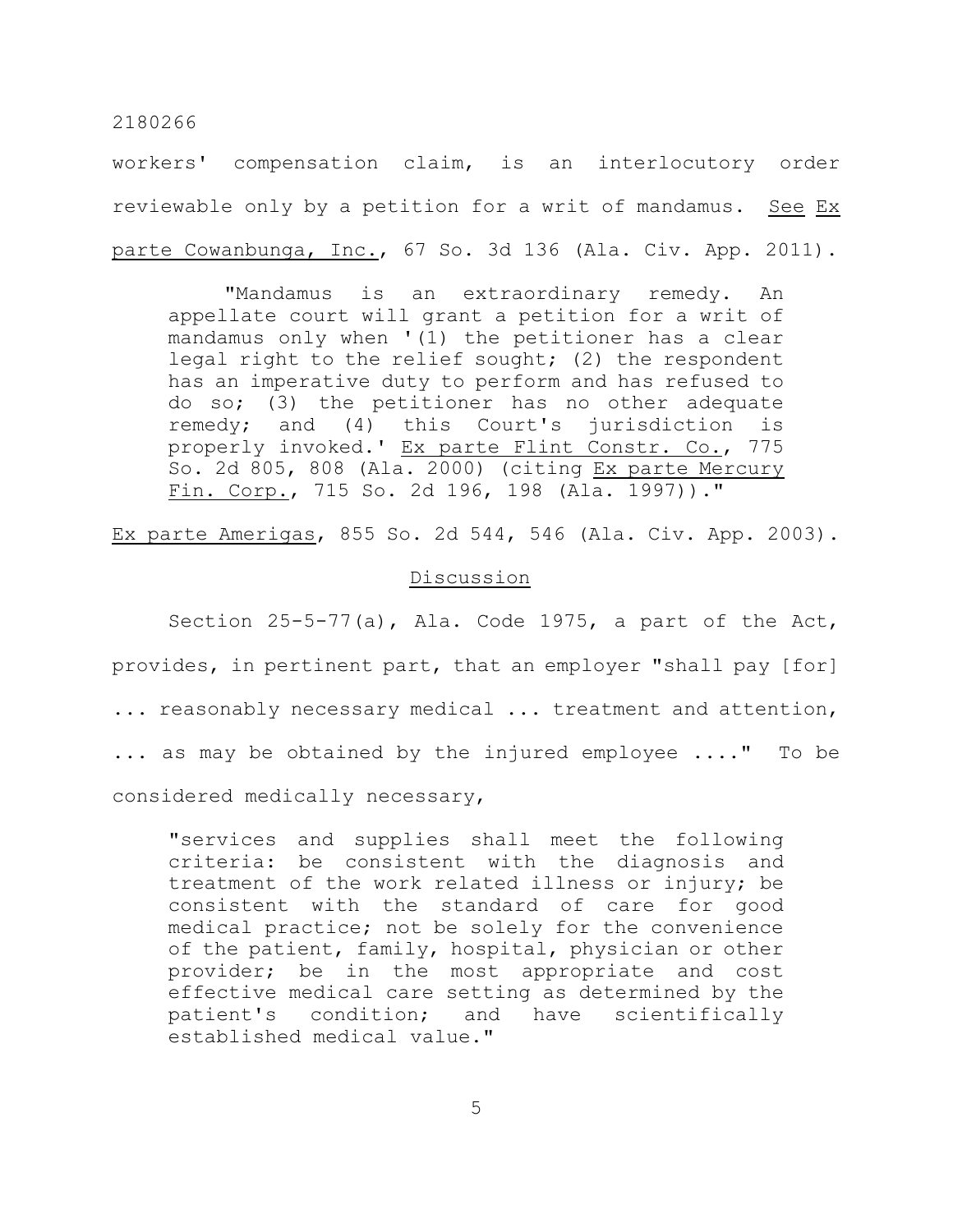Ala. Admin. Code (Department of Labor), Rule 480-5-5-.02(46). Generally speaking, modalities, treatment, and supplies are "reasonably necessary" when designed by medical professionals to directly relieve an employee of the effect and symptoms of the injury. See Flanagan Lumber Co. v. Tennison, 160 So. 3d 801, 803 (Ala. Civ. App. 2014).

In this case, the employee asserted a need for painmanagement services and the employer denied that such treatment was needed because it had not been recommended by a medical expert. The employee submitted this controversy to the circuit court, which has jurisdiction over the employee's workers' compensation claim, in accordance with  $\S$  25-5-77(a), which provides, in pertinent part, that "[a]ll cases of dispute as to the necessity and value of [medical] services shall be determined by the tribunal having jurisdiction of the claim of the injured employee for compensation." The employer did not contest the authority of the circuit court to decide the dispute but, instead, argued that the circuit court could not award the employee the relief he requested in the absence of a referral by a physician to a pain-management specialist or without some medical opinion that such treatment was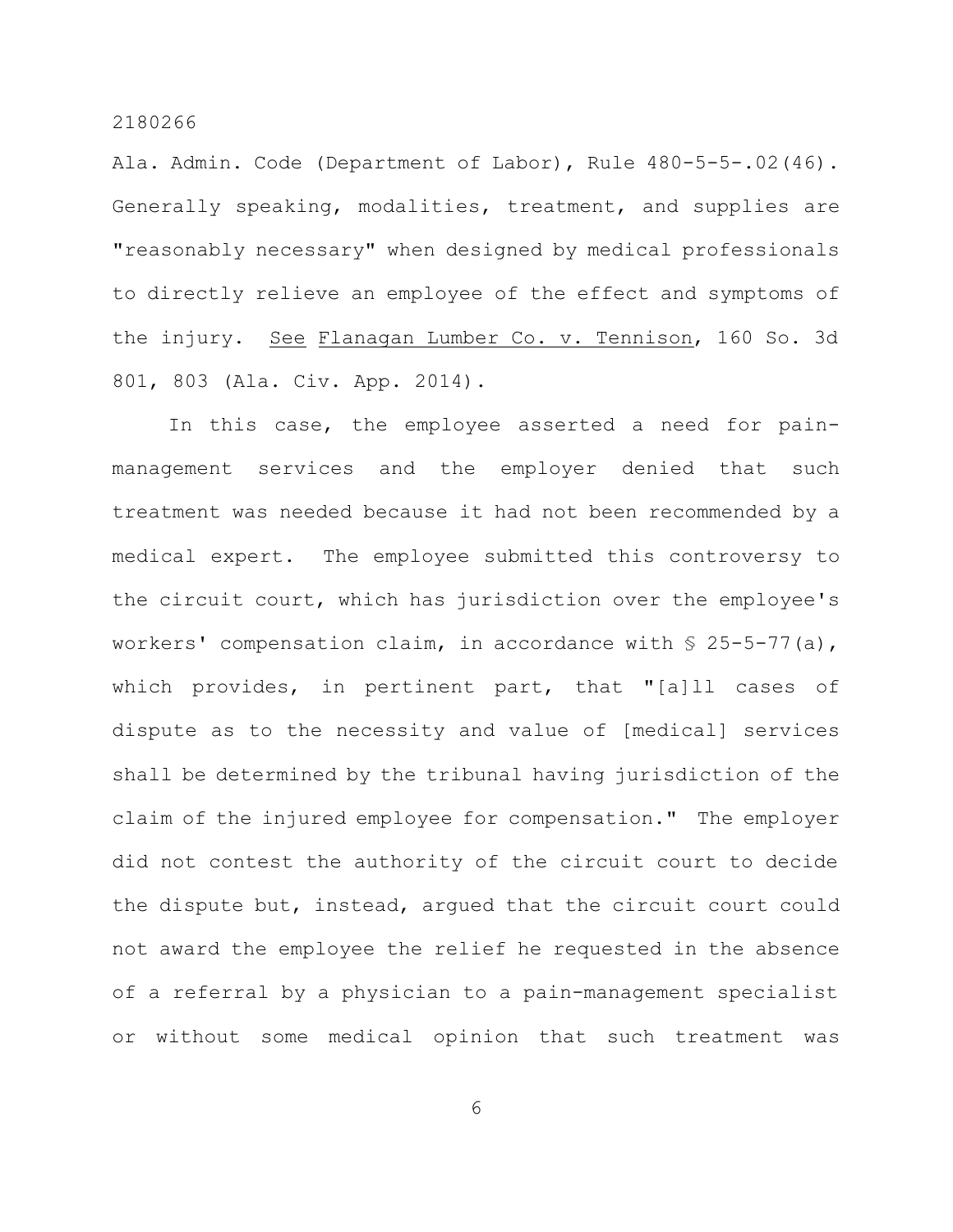reasonably necessary. Otherwise, the employer maintained, the circuit court would be usurping the role of the authorized treating physician to direct the course of the employee's medical care. See Ex parte El Reposo Nursing Home Grp., Inc., 81 So. 3d 370, 374 (Ala. Civ. App. 2011) ("[The employer] is correct in arguing that it is the role of the authorized treating physician to direct the medical treatment of the injured employee.").

"'Any right of recovery for medicine, medical treatment and hospital charges is statutory, and the burden is on the [employee] to establish the facts essential to an award.'" Mitchell Motor Co. v. Burrow, 37 Ala. App. 222, 227, 66 So. 2d 198, 201 (1953) (quoting trial court's order). An award of medical benefits must be sustained by the evidence before the circuit court. Id. Medical necessity may be proven by opinion evidence from a medical expert, see, e.g., GAF Corp. v. Poston, 656 So. 2d 1225 (Ala. Civ. App. 1995), but, in some cases, the reasonable necessity of medical services may be inferred from lay and circumstantial evidence. See Lowe v. Walters, 491 So. 2d 962, 963-64 (Ala. Civ. App. 1986) ("[T]estimony and other evidence which show the severity of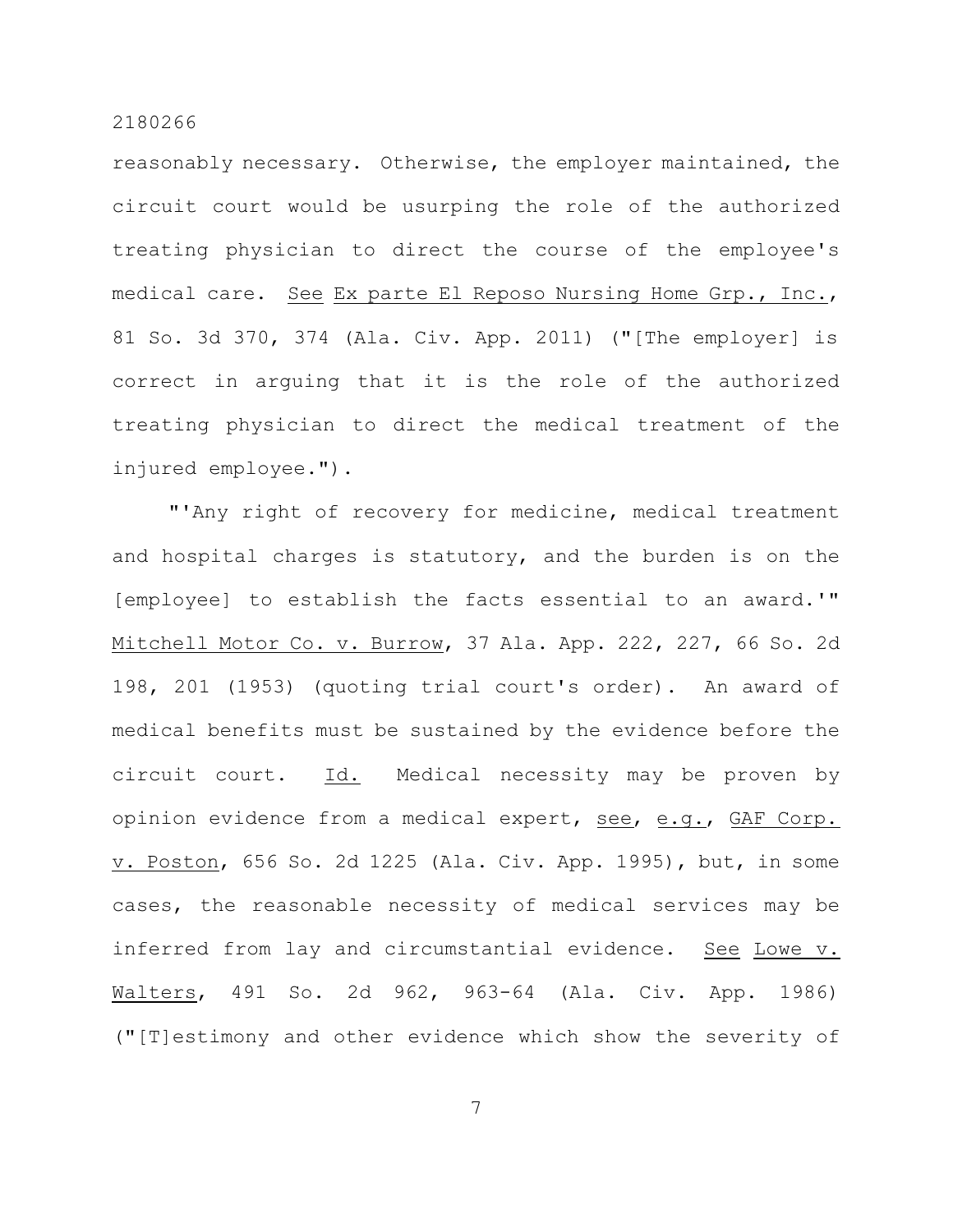the employee's injury, the number of physicians he consulted, and the different treatments he required are themselves evidence of the reasonable necessity of the expenses represented by the bills."); Jasper Cmty. Hosp., Inc. v. Hyde, 419 So. 2d 594 (Ala. Civ. App. 1982) (testimony of injured employee that, after leaving hospital, she experienced continuing back pain for which she consulted a physician supported finding that treatment by physician was reasonably necessary).

The materials provided to this court indicate that, in order to prove a need for pain-management services, the employee submitted to the circuit court medical records demonstrating that, between February 2017 and February 2018, he underwent five surgeries to treat his back injury. The employee originally received treatment from a primary-care physician and then an orthopedic surgeon, who performed his first two surgeries. In May 2017, the employee, having become dissatisfied with his medical providers, selected Dr. Stan Faulkner from a panel of four surgeons to take over his care. See § 25-5-77(a). Dr. Faulkner performed the last three surgeries on the employee. The employee visited the emergency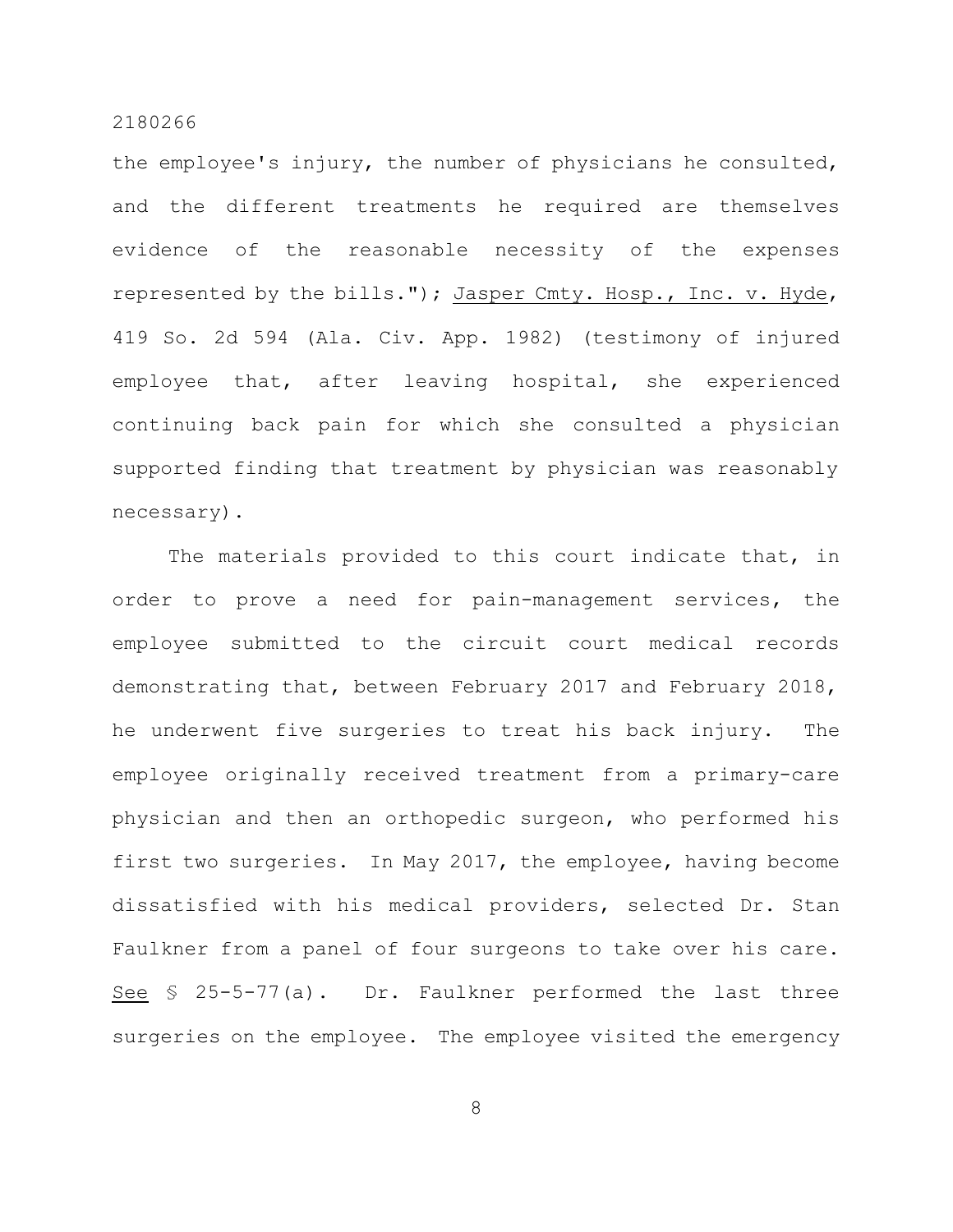room of the Marshall Medical Center on December 28, 2017, and July 22, 2018, where he was diagnosed with chronic lumbar-back pain and sciatica, was prescribed anti-inflammatory medication, and was referred for treatment by his authorized treating physician, who was, at the time, Dr. Faulkner. According to Dr. Faulkner, the employee reached maximum medical improvement on October 1, 2018, at which time he was assigned permanent physical restrictions and a 26% permanentimpairment rating to the body as a whole.

The employer does not dispute that the medical records support the factual determination of the circuit court that the employee was suffering from chronic lower-back pain, but the employer denies that those records indicate that the employee needs treatment by a pain-management specialist as the circuit court ordered. The medical records do not expressly contain any recommendation by any medical provider that the employee receive pain-management treatment. The question is whether the circuit court could have reasonably inferred from the medical records that such treatment was reasonably necessary.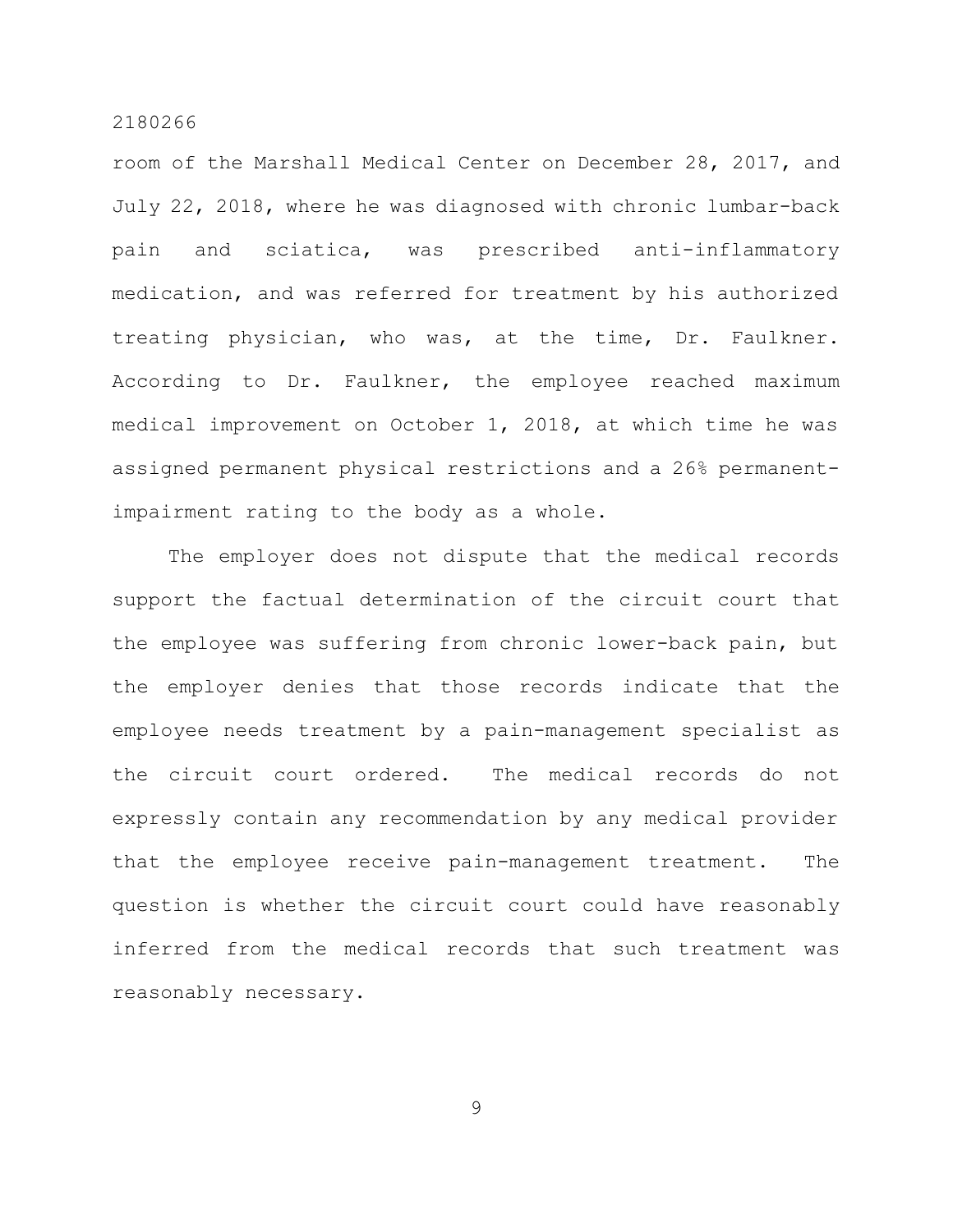In Ex parte Price, 555 So. 2d 1060 (Ala. 1989), our supreme court held that medical causation need not be proven by medical experts in every case because, "[a]s the finder of facts, ... the trial court is authorized to draw any reasonable inference from the evidence, including conclusions of medical facts that are not within the peculiar knowledge of medical experts." 555 So. 2d at 1062. However, when the question of medical causation is complicated so that a lay person without medical training cannot infer causation from lay and circumstantial evidence, expert testimony is required in order for a circuit court to make a finding of medical causation in a workers' compensation case. See Ex parte Trinity Indus., Inc., 680 So. 2d 262, 269 (Ala. 1996) (quoting Charles Gamble, McElroy's Alabama Evidence § 128.10(1), pp. 346–47 (4th ed. 1991)) ("'It goes without saying that there are certain medical matters which are subject only to expert testimony and are outside the understanding of the lay witness.'"). By analogy, expert medical testimony will be required in some cases to establish the reasonable necessity of a course of medical treatment when a lay person could not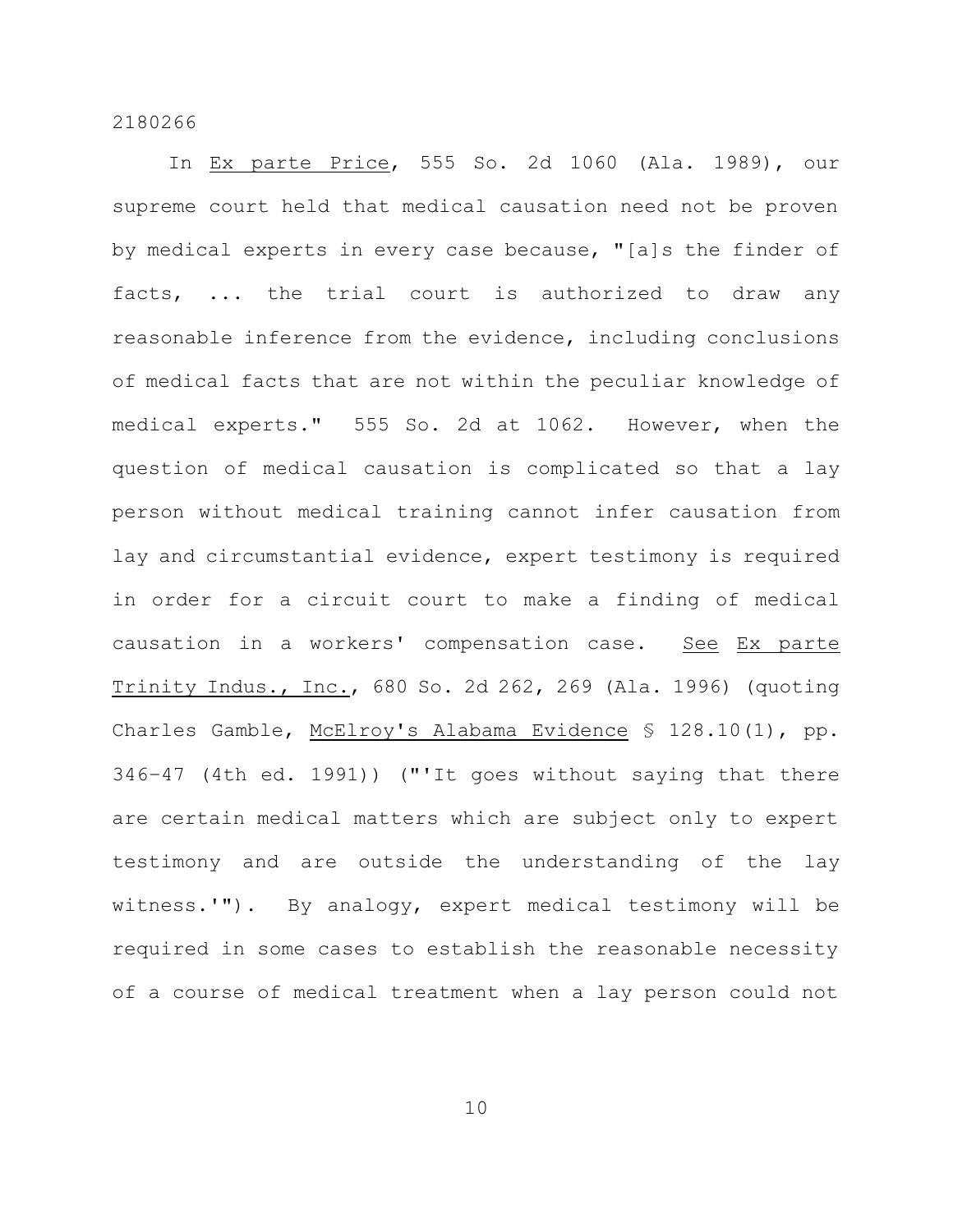readily infer a need for such treatment from lay and circumstantial evidence alone.

All types of physicians are qualified to diagnose and treat pain. However, a "pain-management specialist" is a physician registered with the Alabama Board of Medical Examiners to provide pain-management services. See Ala. Admin. Code (Board of Med. Exam'rs), Rule 540-X-19-.03. Painmanagement services involve the dispensation of controlled substances and the use of other modalities to alleviate or control pain. See Ala. Admin. Code (Board of Med. Exam'rs), Rule 540-X-19-.02. The Alabama Department of Labor has issued regulation specifically providing that pain-management services shall be precertified as reasonably necessary before those services can be provided to an injured employee through a workers' compensation program. See Ala. Admin. Code (Department of Labor), Rules 480-5-5-.02(60) and  $480 - 5 - 5 - .08(2)(i)$ .

"'Precertification review' is defined in Chapter 480-5-5 as '[t]he review and assessment of the medical necessity and appropriateness of services before they occur. The appropriateness of the site or level of care is assessed along with the timing, duration and cost effectiveness of the proposed services.' Ala. Admin. Code, r. 480-5-5-.02(60) (emphasis added)."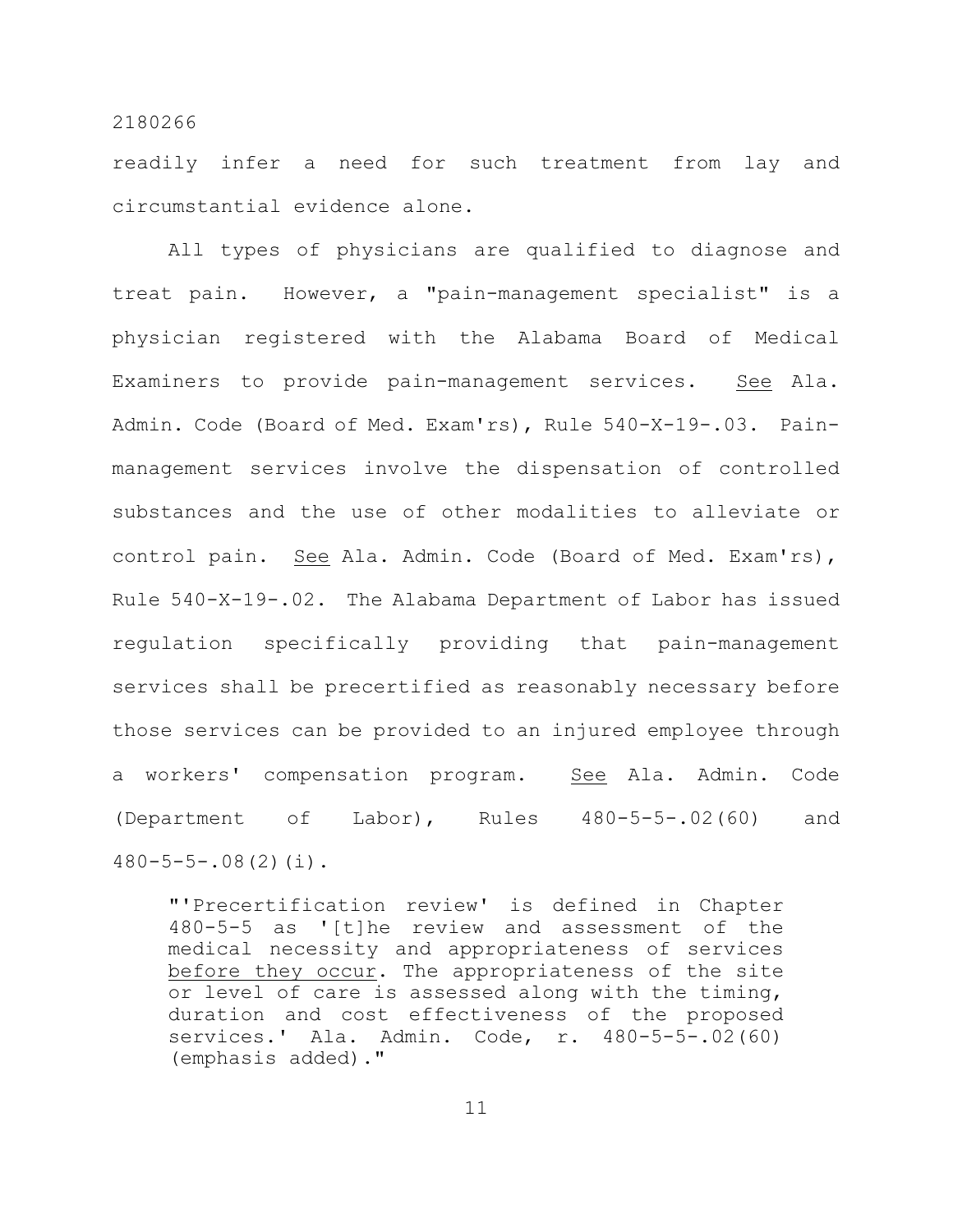James River Corp. v. Bolton, 14 So. 3d 868, 872 (Ala. Civ. App. 2008). The tenor of these regulations indicates that pain-management treatment is a specialized form of treatment that is provided only when certain criteria establish its necessity. That criteria does not appear in the regulations, but appears to be within the realm of knowledge of medical professionals.

We agree with the employer that the circuit court exceeded its discretion when it ordered the employer to authorize treatment of the employee by a pain-management specialist. The medical records before the circuit court did not contain sufficient information from which a lay person could make a judgment that such specialized treatment was reasonably necessary. In the absence of such information, the determination that the employee requires pain-management treatment would have to be made by a medical expert. The circuit court could not make that medical judgment based solely on its authority to decide disputes as to necessity under § 25-5-77(a).

Based on the foregoing, we grant the employer's petition for a writ of mandamus, and we direct the circuit court to